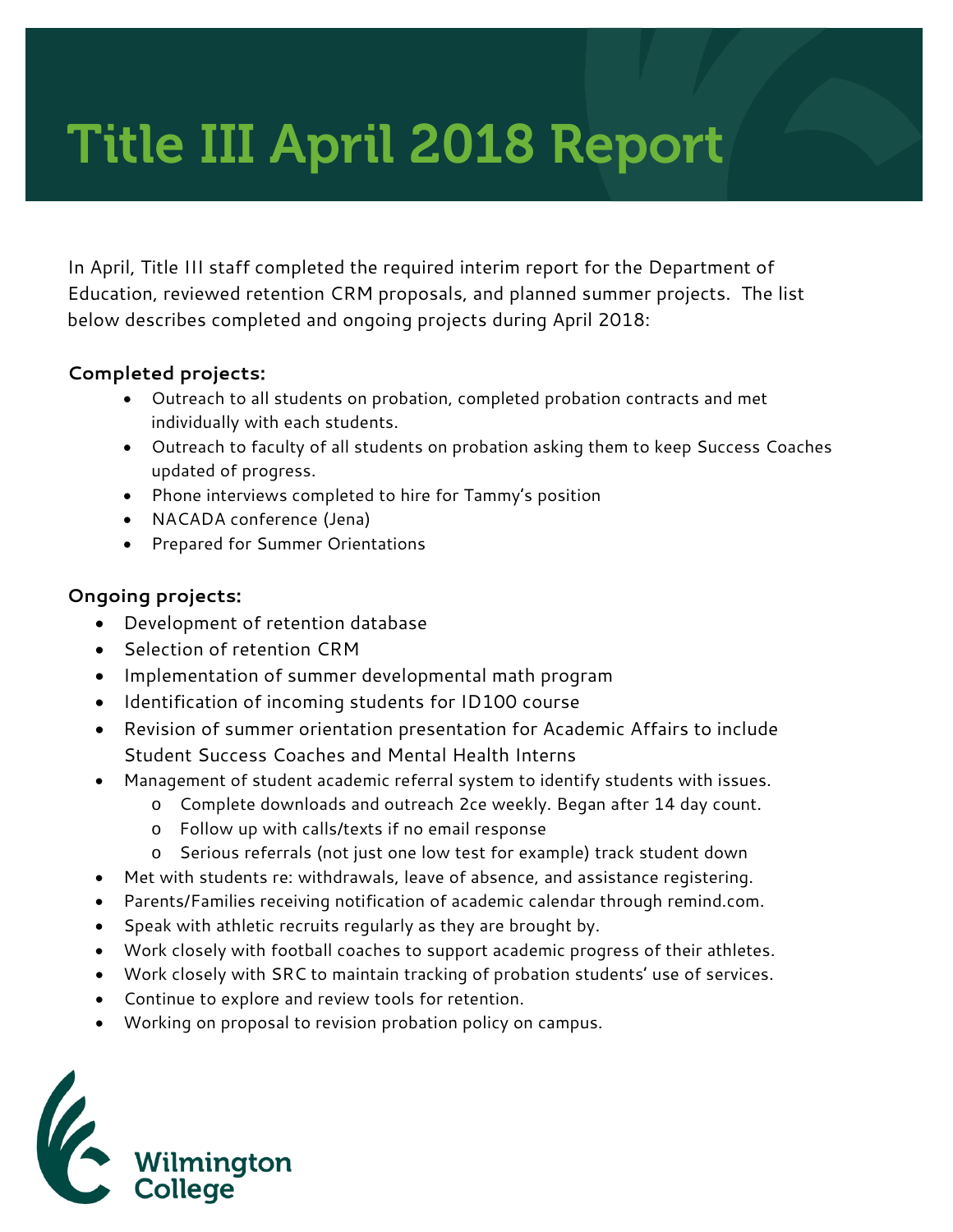## • **Student Contact Update: Student Success Coaches**

During April there was an increase in inquiries about end of semester withdrawals. The SSCs conducted exit interviews and collected withdrawal forms. The SSCs also had an increase of student contact overall due to the need for additional support for students at the end of the semester.

| <b>Method of Contact</b>            | #   |
|-------------------------------------|-----|
| Email                               | 187 |
| In person                           | 110 |
| Other                               | 14  |
| Phone Call                          | 114 |
| Text                                | 124 |
| <b>Reason for Contact</b>           |     |
| Academic Referral                   | 38  |
| Advising Problem/Scheduling         | 130 |
| Other                               | 32  |
| Probation                           | 202 |
| Suspension                          | 6   |
| WD/LOA                              | 26  |
|                                     |     |
| <b>Number of Students Contacted</b> |     |
| Duplicated                          | 52  |
| Unduplicated                        | 388 |